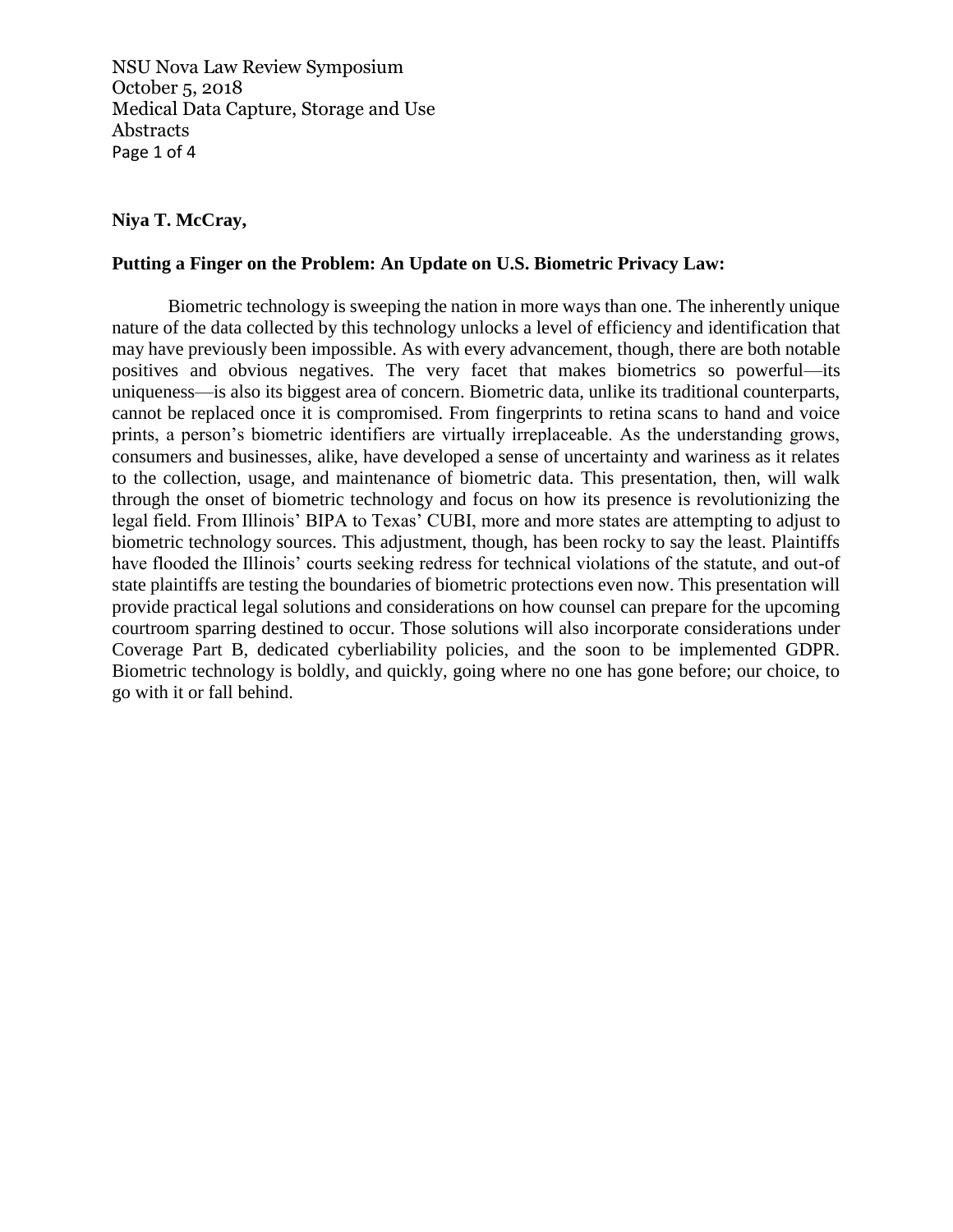NSU Nova Law Review Symposium October 5, 2018 Medical Data Capture, Storage and Use Abstracts Page 2 of 4

# **Steven W. Teppler, practitioner and NSU Adjunct Professor of Law**

The MIRAI botnet and WannaCry ransomware attacks are the poster children for the ongoing spread of cyber-security vulnerability exploits facing the nation's health care infrastructure. These attack modalities are now being both commercialized and commoditized as "crime-as-a-service," which, in the health care arena, poses increasing potential for interruption of access and resulting adverse patient outcomes. Compounding this problem is the proliferation of connected devices commonly referred to as "smart devices" but also known as the "Internet of Things" or "IoT." In the medical arena, these connected devices are being increasingly deployed to provide or monitor the administration of health care services. The monoclonal nature of these "smart" or "connected" features of these devices also introduces new vectors for cyber-security incidents (and patient harm) on a potentially massive scale. This presentation will address potential liability issues, together with how a combination of technology and policy-based solutions can serve to address and prevent or mitigate these exploits.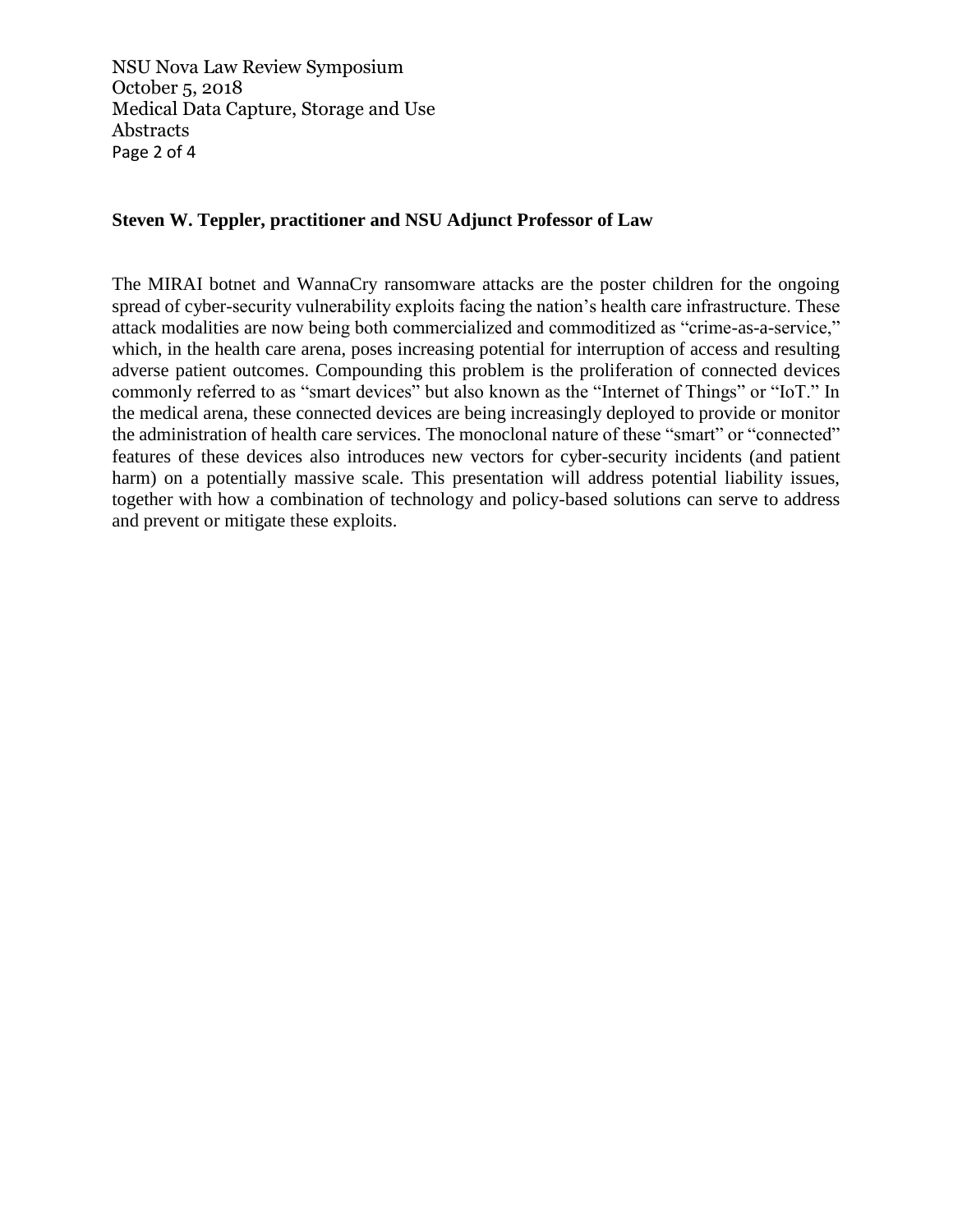NSU Nova Law Review Symposium October 5, 2018 Medical Data Capture, Storage and Use Abstracts Page 3 of 4

#### **Professor Stacey A. Tovino, UNLV**

# **Mobile Application-Mediated Research: Privacy and Security Challenges and Opportunities (footnotes omitted)**

Mobile applications (mobile apps) are a fast-growing category of software typically installed on personal smartphones and wearable devices.1 Mobile apps are used for a wide range of health-related activities, including fitness, health education, health prediction, patient-specific diagnosis, health care delivery, treatment support, chronic disease management, health research, disease surveillance, and epidemic outbreak tracking, among other activities. Mobile health apps, designed for contexts as diverse as maternal and child health,2 dermatology,3 mental health,4 and communicable and contagious diseases,5 have tremendous potential to enhance fitness, health knowledge, treatment, and research.

Due to the high volume and diversity of data gathered by mobile apps, mobile apps also raise a number of significant privacy and security concerns. Many federal and state statutes and regulations, including the federal HIPAA Privacy, Security, and Breach Notification Rules (HIPAA Rules), were promulgated to protect the privacy and security of individually identifiable health information and to assist patients, insureds, and other individuals protect themselves in the event of a privacy or security breach. However, not all individuals and institutions that develop and use mobile apps, and not all data storage companies that store health information collected by mobile apps, are regulated by these laws.

For example, the HIPAA Rules only regulate: (i) covered entities, including health plans, health care clearinghouses, and those health care providers that transmit health information in electronic form in connection with standard transactions, including health insurance claims; 6 and (ii) business associates, which access or use protected health information to provide certain services to, or to perform certain functions on behalf of, covered entities.7 The HIPAA Rules do not regulate a number of individuals and institutions that participate in the mobile app space, including mobile app developers and data storage companies, 8 as well as the many citizen scientists,9 independent, non-treating researchers,10 and patient researchers11 who use mobile apps to conduct research. Although some states have health privacy laws that extend to these nonfederally regulated individuals and institutions,12 other states do not.13 Consequently, the voluminous and diverse data gathered by mobile apps may be at risk for privacy and security breaches, leading to dignitary, 2 psychological, and economic harms for which some affected individuals have no legally enforceable rights or remedies.

This presentation (and accompanying article) will focus specifically on the privacy and security challenges raised by mobile app-mediated research conducted by citizen scientists, independent researchers, and patient researchers as well as the mobile app developers and the data storage and processing companies that support them. Following a brief review of the reasons such individuals and institutions are seldom regulated by federal privacy, security, and breach notification laws, this presentation will report the results of a fifty-state survey investigating the regulation of mobile app-mediated research conducted by citizen scientists, independent researchers, and patient researchers.